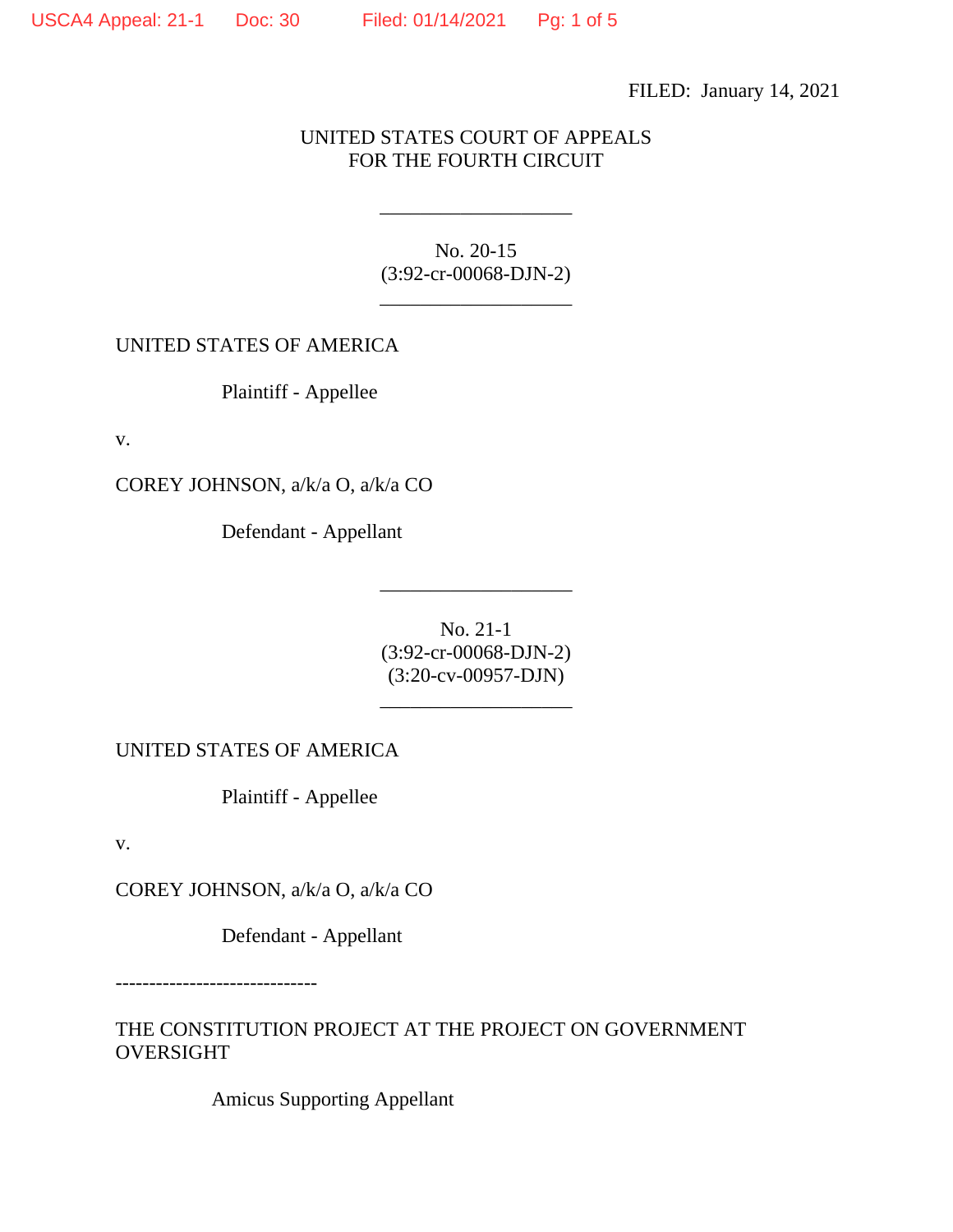## O R D E R \_\_\_\_\_\_\_\_\_\_\_\_\_\_\_\_\_\_\_

\_\_\_\_\_\_\_\_\_\_\_\_\_\_\_\_\_\_\_

The Court denies the petition for rehearing en banc for Case Nos. 20-15 and 21-1.

A requested poll of the Court failed to produce a majority of judges in regular active service and not disqualified who voted in favor of rehearing en banc. Judge Wilkinson, Judge Niemeyer, Judge Agee, Judge Diaz, Judge Floyd, Judge Richardson, Judge Quattlebaum, and Judge Rushing voted to deny rehearing en banc. Chief Judge Gregory, Judge Motz, Judge King, Judge Keenan, Judge Wynn, Judge Thacker, and Judge Harris voted to grant rehearing en banc.

Judge Wilkinson wrote a separate opinion concurring in the denial of rehearing en banc. Judge Wynn wrote a separate opinion dissenting from the denial of rehearing en banc. Entered at the direction of Judge Wilkinson.

For the Court

/s/ Patricia S. Connor, Clerk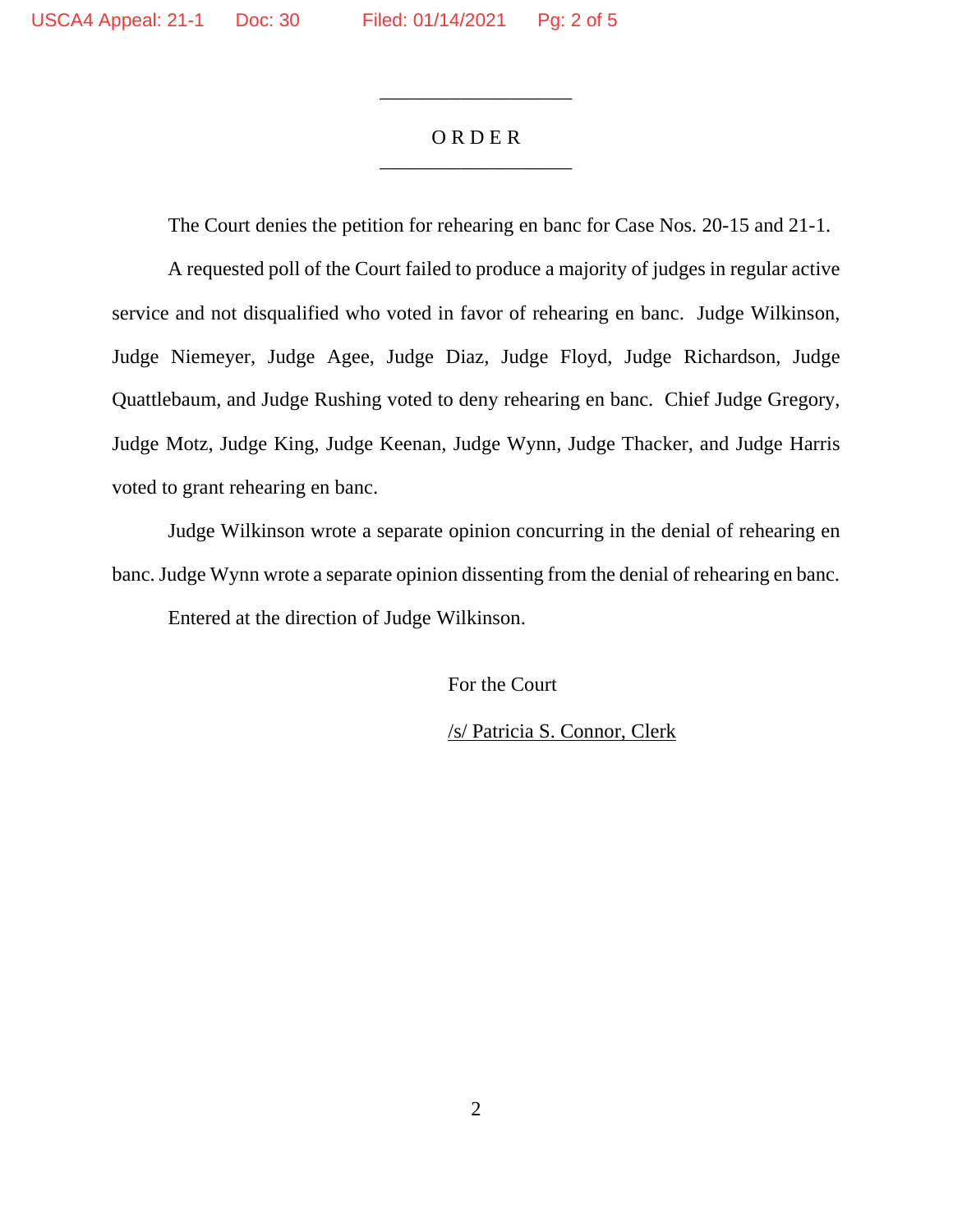WILKINSON, Circuit Judge, concurring in the denial of rehearing *en banc*:

The reasons for my vote are set forth in my statement accompanying the panel's order denying the stay of execution.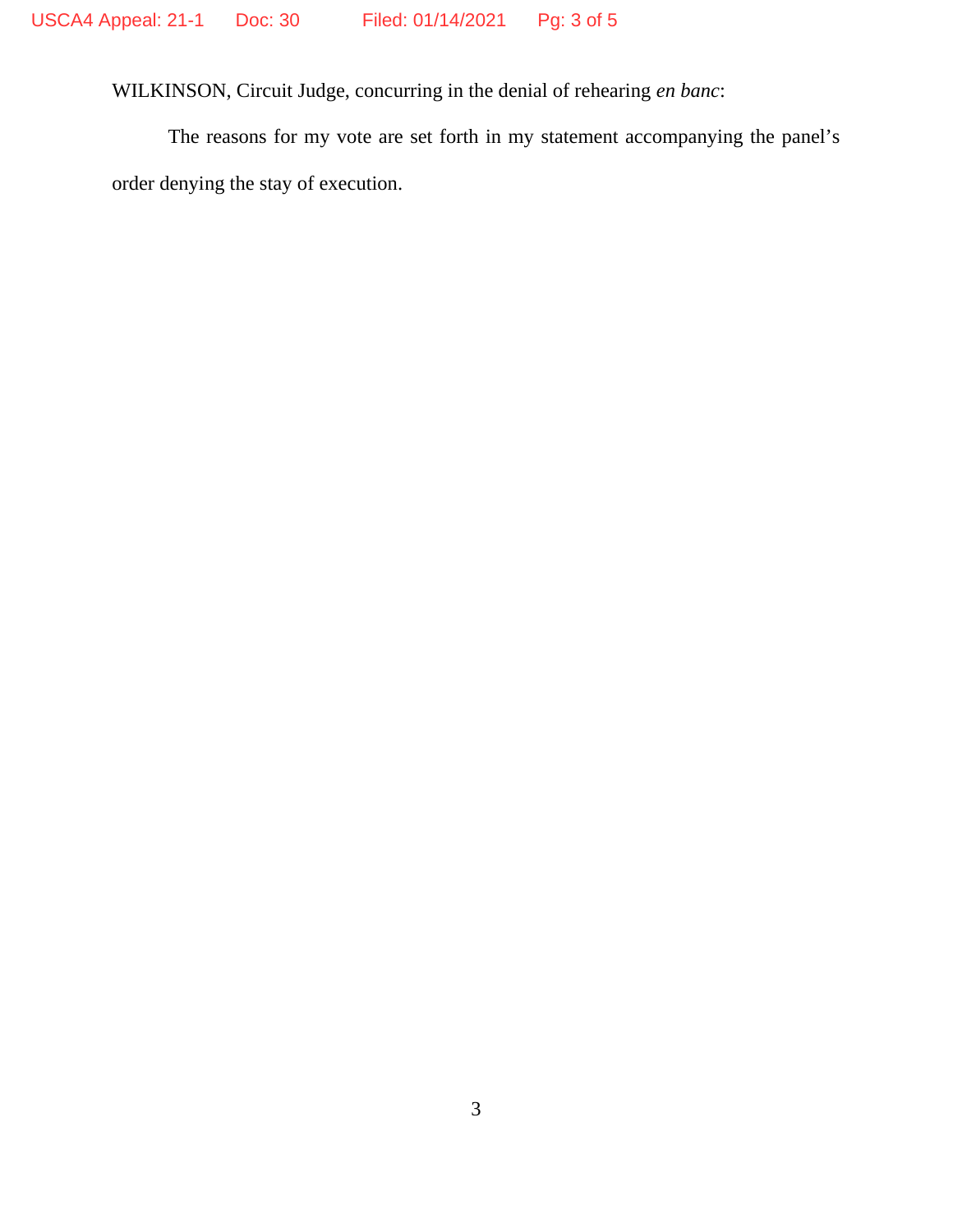WYNN, Circuit Judge, dissenting from the denial of rehearing en banc:

Corey Johnson is an **intellectually disabled death row inmate** who is scheduled to be executed later today at 6 p.m. EST. His emergency motion to stay execution was denied by a panel of this Court, and he seeks a rehearing *en banc*. Because Johnson has at least two potentially meritorious claims against his execution, I respectfully dissent from the denial of rehearing *en banc*.

In 20-15, Johnson seeks reconsideration of his death sentence under the First Step Act. He was sentenced to death for the murders he had committed in relation to crack cocaine distribution, in violation of 21 U.S.C. § 848(e). Under Fourth Circuit precedent, his convictions under § 848(e) are "covered offenses" for purposes of the First Step Act. *See, e.g.*, *United States v. Wirsing*, 943 F.3d 175, 186 (4th Cir. 2019); *United States v. Woodson*, 962 F.3d 812, 816 (4th Cir. 2020); *United States v. Chambers*, 956 F.3d 667, 670 (4th Cir. 2020). Therefore, Johnson is legally entitled to reconsideration of his sentence, and the sentencing judge must properly consider factors including the overwhelming evidence of his intellectual disability and his excellent prison record. The district court clearly erred in holding that he would not be entitled to a sentence reduction even if his convictions were "covered" by the First Step Act.

In 21-1, Johnson makes a compelling statutory argument that the Federal Death Penalty Act, 18 U.S.C. § 3596(c), prohibits his execution. Under § 3596(c), a death sentence "shall not be carried out upon a person who is mentally retarded." The plain text, structure, and history of the statute seem to clearly indicate Congress's intent to allow an inquiry at the time of execution. Although Johnson fell just 2 points short (77) of the IQ